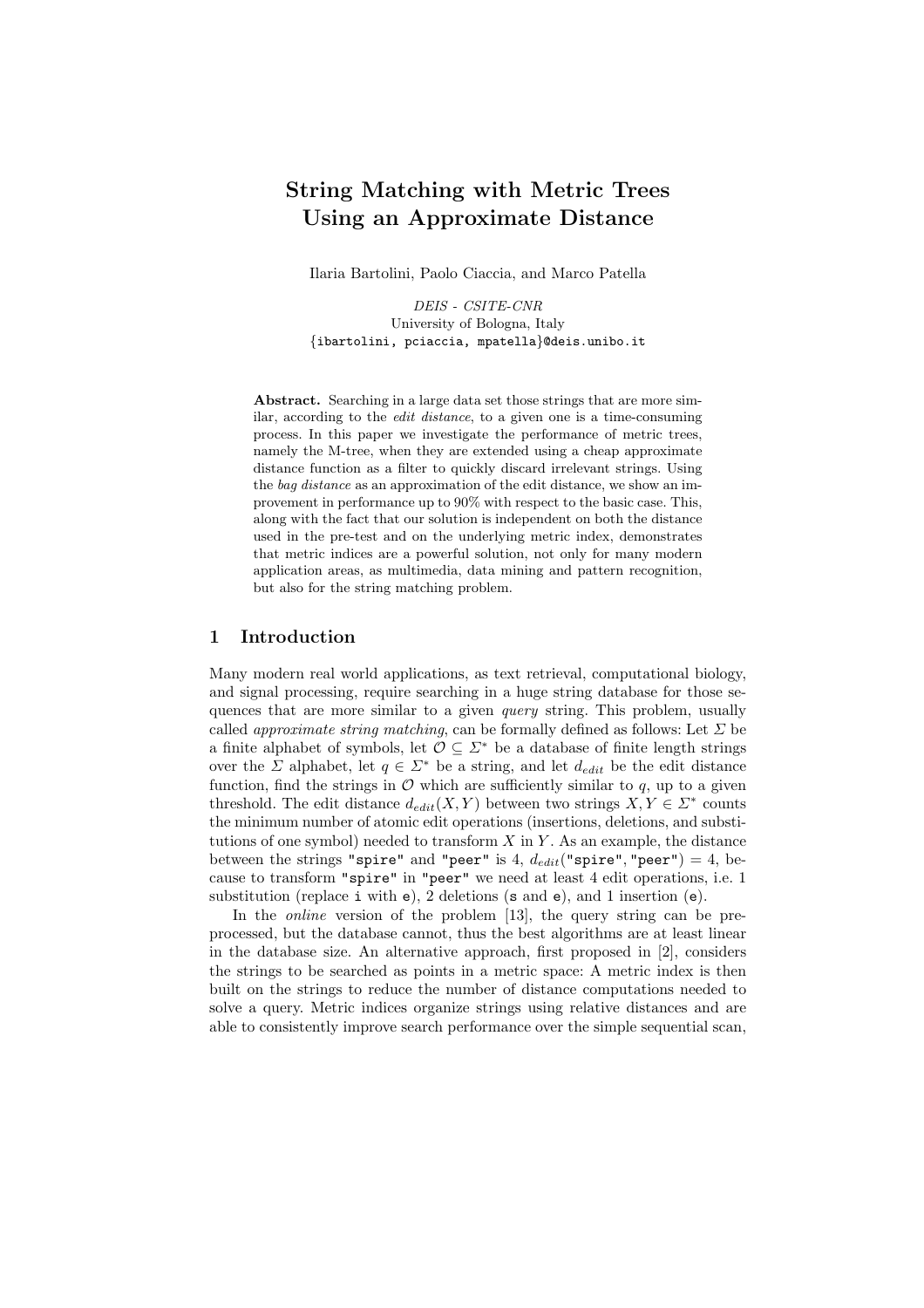since only a fraction of database strings has to be compared against  $q$ . In some cases, however, response times are still unsatisfactory, particularly in the case of long strings, due to the fact that computing  $d_{edit}(X, Y)$  using dynamic programming is  $O(|X| \cdot |Y|)$ , where  $|X|$  (resp.  $|Y|$ ) is the length of string X (resp. Y ) [19]. To overcome such limitation, we propose the use of an approximate and cheap distance function to quickly discard objects that cannot be relevant for the query. We then show how, using a simple "bag distance", whose complexity is  $O(|X| + |Y|)$ , performance of metric trees can be improved up to 90%. Moreover, our results can also be applied to other approximate distances, thus making metric trees a powerful solution also for the text application domain, a fact that only in recent times has been considered [2, 14].

The paper is organized as follows: In Section 2 we give background information on solving similarity queries with metric trees. Section 3 presents our approach, and Section 4 contains results obtained from experimentations with real data sets. Finally, in Section 5 we conclude and discuss about possible extensions for our work.

## **2 Background**

Metric trees are access methods that are able to efficiently solve range and  $k$ nearest neighbor queries over general metric spaces. A metric space is a pair  $(\mathcal{U}, d)$ , where  $\mathcal{U}$  is a set of objects and  $d : \mathcal{U} \times \mathcal{U} \to \mathbb{R}^+$  is a symmetric binary function that also satisfies the triangle inequality:  $d(O_i, O_j) \leq d(O_i, O_k) + d(O_k, O_j)$ ,  $\forall O_i, O_j, O_k \in \mathcal{U}$ . Given a data set  $\mathcal{O} = \{O_1, \ldots, O_N\}$ , an object  $q \in \mathcal{U}$ , and a value  $r \in \mathbb{R}^+$ , a range query selects all the objects O in O whose distance d from q is not higher than r. A k-nearest neighbor query, k being a natural number, retrieves the k objects in  $\mathcal O$  having the minimum distance d from q. This general view of the problem is shared by many application domains (e.g. image databases [15], computational biology [8], and pattern recognition [3]).

To reduce the number of distance evaluations needed to solve a query, a number of index structures has been recently introduced for the general case of metric spaces  $[6, 5, 4, 9]$ . Among them, metric trees, like the M-tree  $[9]$  and the Slim-tree [17], are secondary memory structures whose goal is to reduce both CPU and I/O times for solving queries over very large data sets, that cannot fit into main memory.

A characteristic shared by all metric trees is that they partition the data space  $U$  into regions and assign each region to a node n stored on a disk page, whereas data objects are stored into leaf nodes [7]. In detail, at index-construction time, a hierarchical subdivision of the space is performed, such that each region of a node in a sub-tree is enclosed within the region associated to the root of the tree (thus, the root of a sub-tree is a coarser description of its descendant nodes).

Even if metric trees can be used to solve both range and k-nearest neighbors queries, in the following we will concentrate on the former type, since the latter can be built over range queries by using a priority search on the tree [9, 7]. At query time, the index is explored downwards, and distances between the query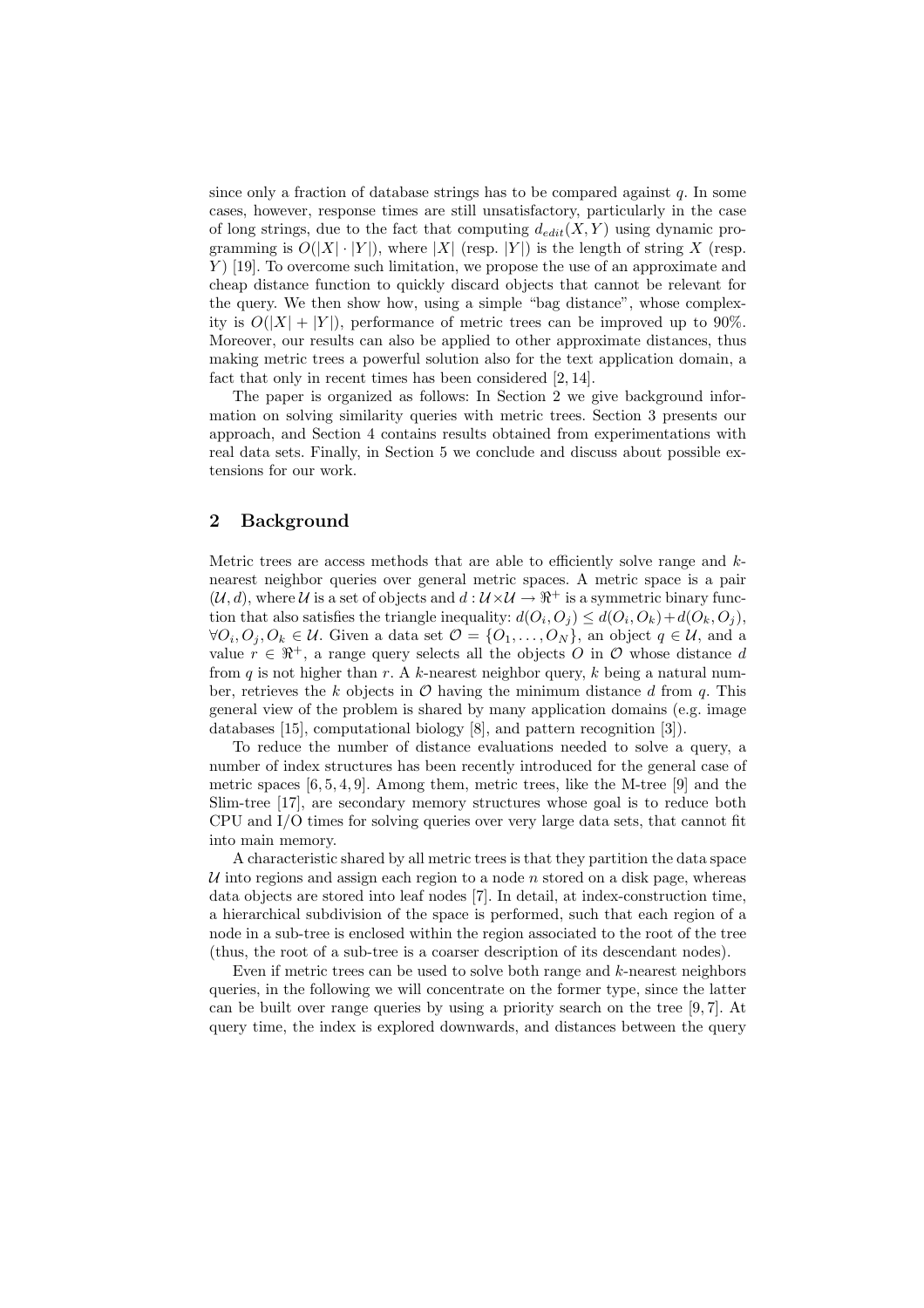object  $q$  and objects in internal nodes are computed in order to prune away subtrees that cannot lead to any qualifying object, since their regions are disjoint from the query region. At the leaf level, objects that have not been filtered out, which are called *candidate objects*, are directly compared to the query to check if they should be included in the result (for a candidate object  $O$  this happens if  $d(q, 0) \leq r$ ). Following the terminology introduced in [7], the cost for determining the candidate objects is named *internal complexity*, while the cost for checking all candidates is referred as *external complexity* (see Figure 1).



**Fig. 1.** Internal and external complexity when querying a tree.

Usually, the internal complexity is (much) lower than the external complexity. For a given range query, with query object q and radius r, let  $\alpha_q(r) \cdot N$  be the number of candidate objects, N being the cardinality of the data set and  $\alpha_q(r) \in [0,1]$  being the *selectivity factor* of the tree with respect to the query. Although the definition of  $\alpha_q(r)$  depends on both q and r, we can eliminate the dependency on q by simply averaging  $\alpha_q(r)$  over a sample of query objects. Moreover, let  $cost_d$  be the average cost of computing  $d$ <sup>1</sup>. The external complexity needed to solve a range query is therefore:

$$
\alpha(r) \cdot N \cdot cost_d \tag{1}
$$

The goal of metric trees, therefore, is to (consistently) reduce the external complexity, i.e. access only the objects relevant to the query, by (slightly) increasing the internal complexity (for the sequential scan, the internal complexity is 0 and the external complexity is  $N \cdot cost_d$ .

#### **2.1 The M-tree**

The M-tree is a paged, dynamic, and balanced metric tree. Each node  $n$  corresponds to a *region* of the indexed metric space  $(\mathcal{U}, d)$ , defined as  $Req(n)$  =

<sup>&</sup>lt;sup>1</sup> Note that this is a simplification, since, in the general case, the cost of a single distance does depend on the objects for which it is computed, e.g. this is the case for the edit distance.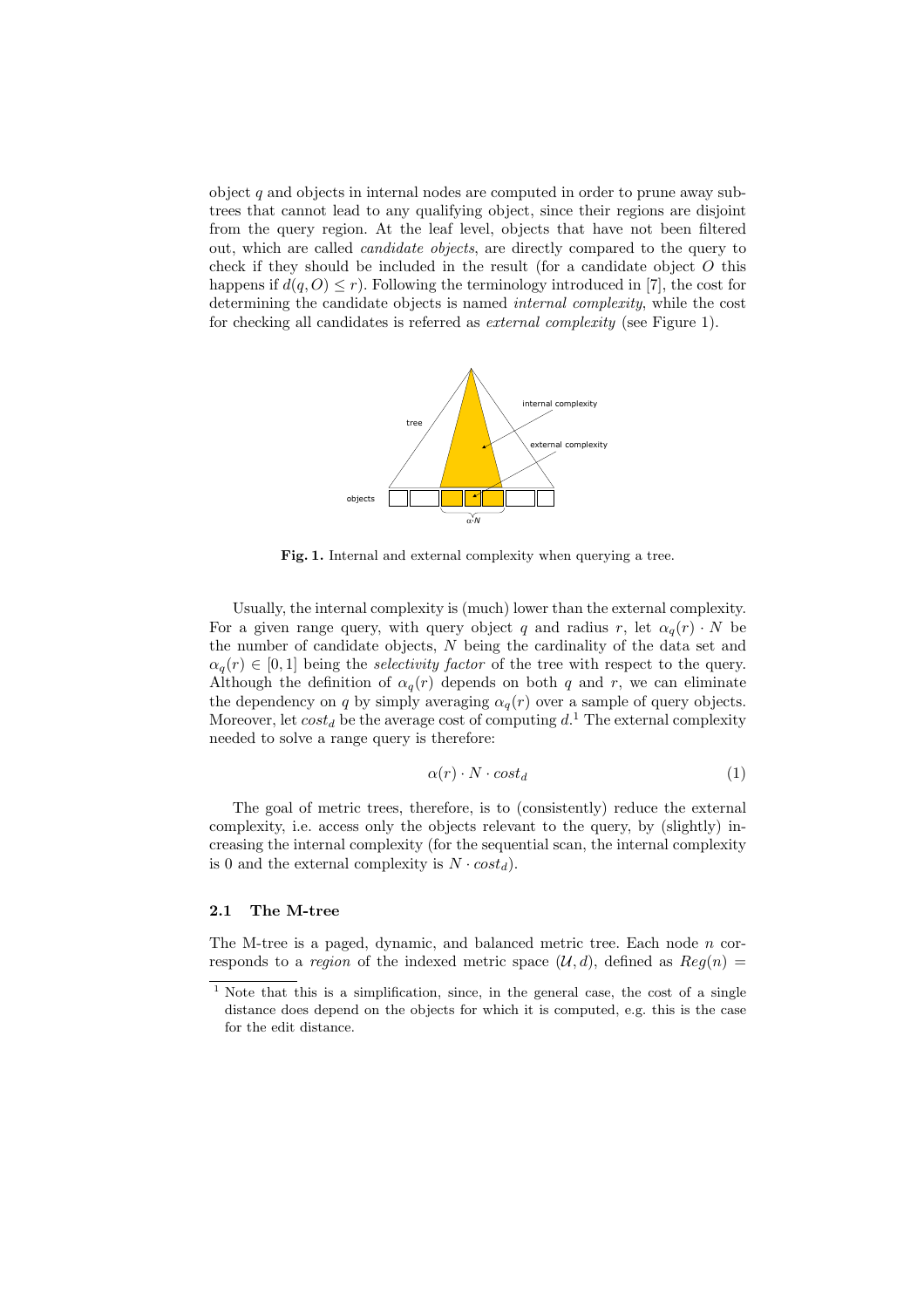${O \in \mathcal{U}|d(O^{[n]}, O) \leq r^{[n]}}$ , where  $O^{[n]}$  is called the *routing object* of node *n* and  $r^{[n]}$  is its *covering radius*. All the objects in the sub-tree rooted at *n* are then guaranteed to belong to  $Reg(n)$ , thus their distance from  $O^{[n]}$  does not exceed  $r^{[n]}$ . Both  $O^{[n]}$  and  $r^{[n]}$  are stored, together with a pointer to node n,  $ptr(n)$ , in an entry of the parent node of  $n$ . In order to save distance computations, the M-tree also stores pre-computed distances between each object and its parent. Thus, if  $n_p$  is the parent node of n, the entry for n in node  $n_p$  also includes the value of  $d(O^{[n_p]}, O^{[n]}).$ 

When the metric space is the space of strings over an alphabet  $\Sigma$  equipped with  $d_{edit}$ , each object corresponds to a string. Figure 2 shows an example of (a part of) an M-tree indexing strings: Strings in each node are connected to the routing string of that node with a line whose length is proportional to the edit distance between them.



**Fig. 2.** An example of an M-tree and regions associated to each node. For each entry in an internal node, the routing object, the covering radius, and the distance from the parent object are shown, whereas entries in leaf nodes only contain a data string and its distance to the routing object.

Given a query string q and a search radius  $r$ , the M-tree is recursively descended and sub-trees are accessed iff the region associated with their root node overlaps the query region (see Figure 3). For a given node  $n$  with routing object  $O^{[n]}$  and covering radius  $r^{[n]}$ , this amounts to check if  $d(q, O^{[n]}) \leq r + r^{[n]}$  holds, since from the triangle inequality it follows:

$$
d(q, O^{[n]}) > r + r^{[n]} \implies d(q, O) > r \qquad \forall O \in Reg(n)
$$
 (2)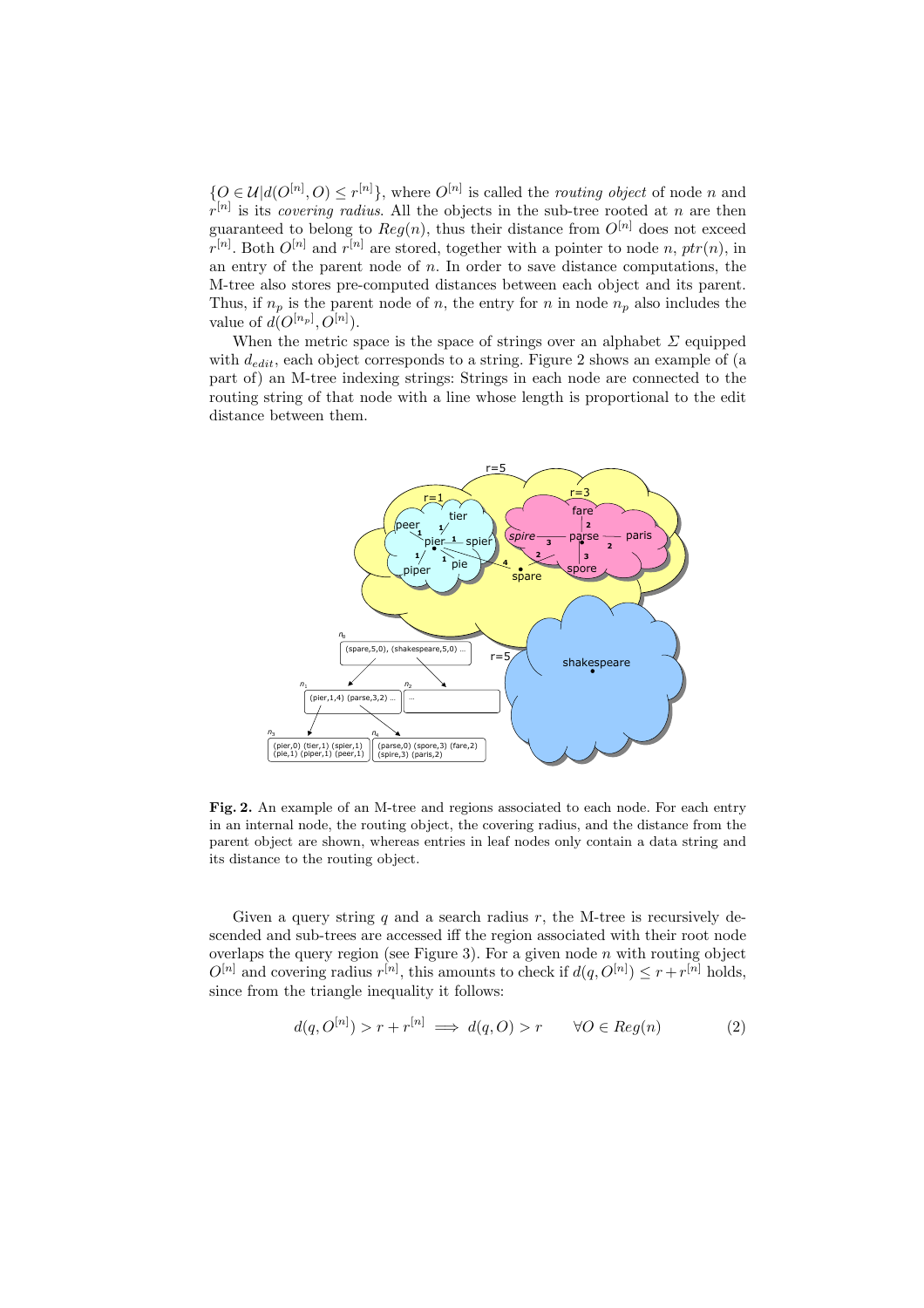In the example of Figure 3, where  $q =$  "spire" and  $r = 1$ , node  $n_3$  can be pruned since it is  $d_{edit}("spire", "pier") = 3 > r + r^{[n_3]} = 1 + 1 = 2$ . The distance  $d(O^{[n_p]}, O^{[n]})$  can be used to prune out nodes without actually computing  $d(q, O^{[n]})$ , since the triangle inequality guarantees that:

$$
|d(q, O^{[n_p]}) - d(O^{[n_p]}, O^{[n]})| > r + r^{[n]} \implies d(q, O) > r \quad \forall O \in Reg(n)
$$
 (3)

Note that, since the tree is recursively descended,  $d(q, O^{[n_p]})$  has been already calculated, thus in Equation 3 no new distance is computed. In the example of Figure 3, we can avoid to compute  $d_{edit}$  ("spire", "pier"), since it is  $|d_{edit}$ ("spire", "spare") –  $d_{edit}$ ("spare", "pier")| =  $|1-4|$  = 3 > 1 + 1 = 2. Thus, the internal complexity for solving the query with the given tree is  $3 \cdot cost_{d_{edit}}$ , since we have to compare "spire" with the routing strings "spare", "shakespeare", and "parse", whereas the external complexity is  $4 \cdot cost_{d_{edit}}$ , since candidate strings are those contained in node  $n_4$ , except for "parse" which can again be eliminated using Equation 3. Result strings are "spire" and "spore". 2



**Fig. 3.** Solving a range query with an M-tree: Highlighted nodes are those accessed during the search. Nodes  $n_2$  and  $n_3$  are pruned since their regions do not overlap the query region.

 $2$  Note that routing objects do not necessarily belong to the data set [9], as it is the case for "spare" in Figure 2.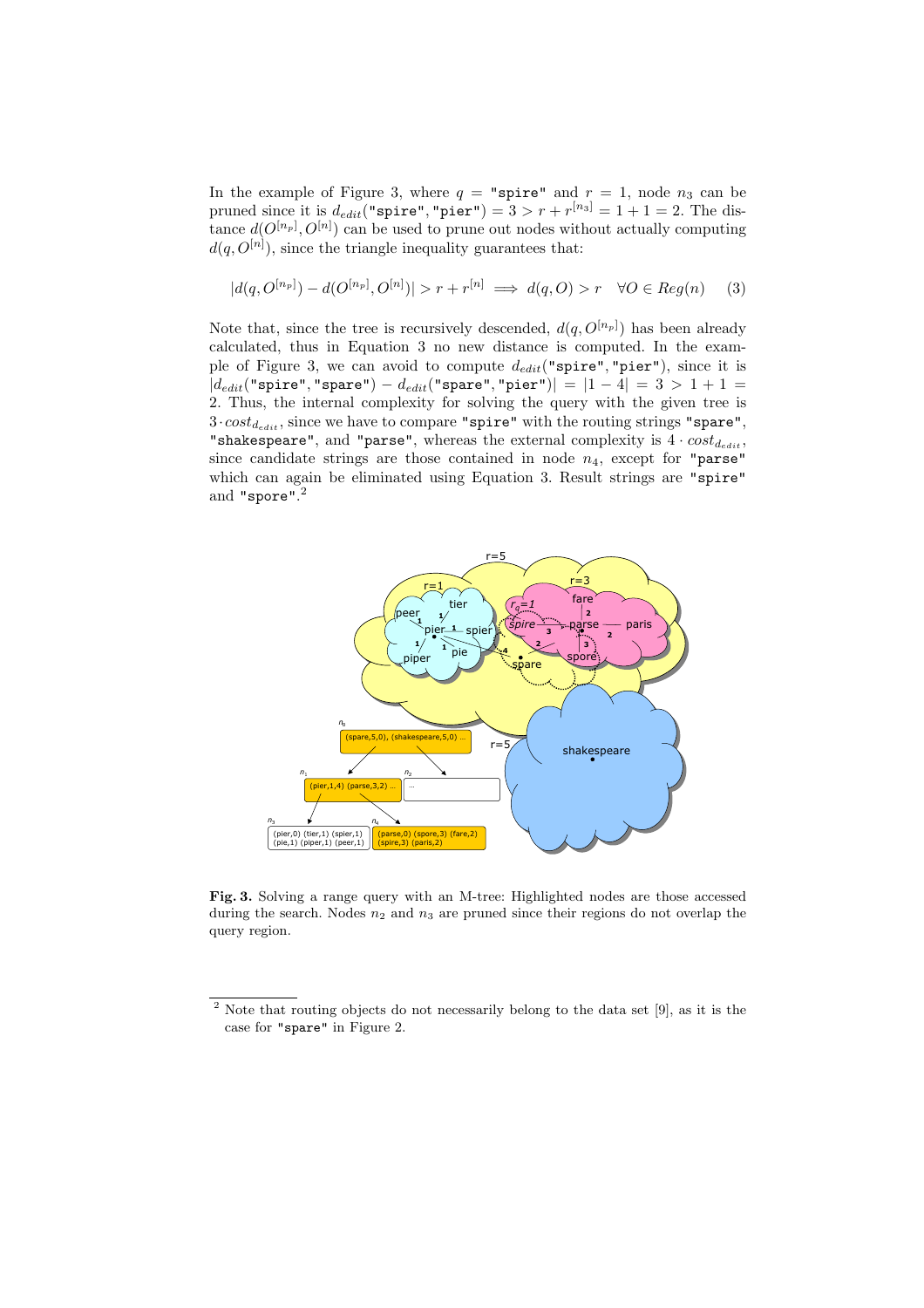#### **3 Proposed Solution**

The internal complexity for solving range queries with metric indices is usually very low. On the other hand, when using the edit distance, the external complexity, expressed by Equation 1, can be too high due to  $cost_{dedi}$ . Thus, to reduce the external complexity, we need a way to decrease the number of strings for which  $d_{edit}$  has to be computed. The solution we propose here is to use another distance  $d_c$ , which approximates  $d_{edit}$ , to quickly filter out candidates. All the strings remaining after this filtering phase are then checked, using  $d_{edit}$ , against  $q$  to see if they qualify for the result. The test to filter out a candidate string  $X$ is:

$$
d_c(q, X) > r \tag{4}
$$

All the strings satisfying Equation 4 are discarded without further processing. In order to guarantee that no string which should be included in the result is filtered out (no *false dismissals* are allowed), we need a constraint over  $d_c$ :

$$
d_c(X, Y) \le d_{edit}(X, Y) \qquad \forall X, Y \in \Sigma^*
$$
\n<sup>(5)</sup>

i.e.  $d_c$  should be a lower bound for  $d_{edit}$ . If this is not the case, in fact, it could be  $d_{edit}(q, X) \leq r$ , thus X satisfies the query, yet  $d_c(q, X) > r$ , thus X is filtered out by  $d_c$ .

In order to keep costs low,  $d_c$  should be also very cheap to compute. A good candidate for approximating  $d_{edit}$  is the "bag distance" (also called "counting filter" in [12]), which is defined as follows.

**Definition 1 (Bag Distance).** *Given a string* X *over an alphabet*  $\Sigma$ , let  $x =$  $ms(X)$  denote the multiset (bag) of symbols in X. For instance, ms ("peer") = {{e, e, p, r}}*. The following can be easily proved to be a metric on multisets:*

$$
d_{bag}(x, y) = \max\{|x - y|, |y - x|\}
$$

*where the difference has a bag semantics (e.g.*  $\{\{a, a, a, b\}\} - \{\{a, a, b, c, c\}\}$  $\{\{a\}\}\}\$ , and  $|\cdot|$  *counts the number of elements in a multiset (e.g.*  $|\{\{a, a\}\}| = 2$ ). *In practice,*  $d_{baq}(x, y)$  *first "drops" common elements, then takes the maximum considering the number of "residual" elements. For instance:*

$$
d_{bag}(\{\{a, a, a, b\}\}-\{\{a, a, b, c, c\}\}) = \max\{|\{\{a\}\}|, |\{\{c, c\}\}|\} = 2
$$

It is immediate to observe that  $d_{bag}(X,Y) \leq d_{edit}(X,Y)$ ,  $\forall X,Y \in \Sigma^{*,3}$ Further, since computing  $d_{baq}(X, Y)$  is  $O(|X| + |Y|)$ ,  $d_{baq}$  can indeed be effectively used to quickly filter out candidate strings.<sup>4</sup> In the example of Figure 3, the filtering step would exclude the candidate string "fare" since it is

<sup>&</sup>lt;sup>3</sup> For the sake of brevity, here and in the following, we will replace the bag  $ms(X)$  of symbols in a string with the string  $X$  itself, with a slight abuse of notation.

<sup>&</sup>lt;sup>4</sup> Other distances can be used to approximate  $d_{edit}$  [11];  $d_{bag}$  has, however, the advantage that it does not require further processing of strings and is very fast to compute.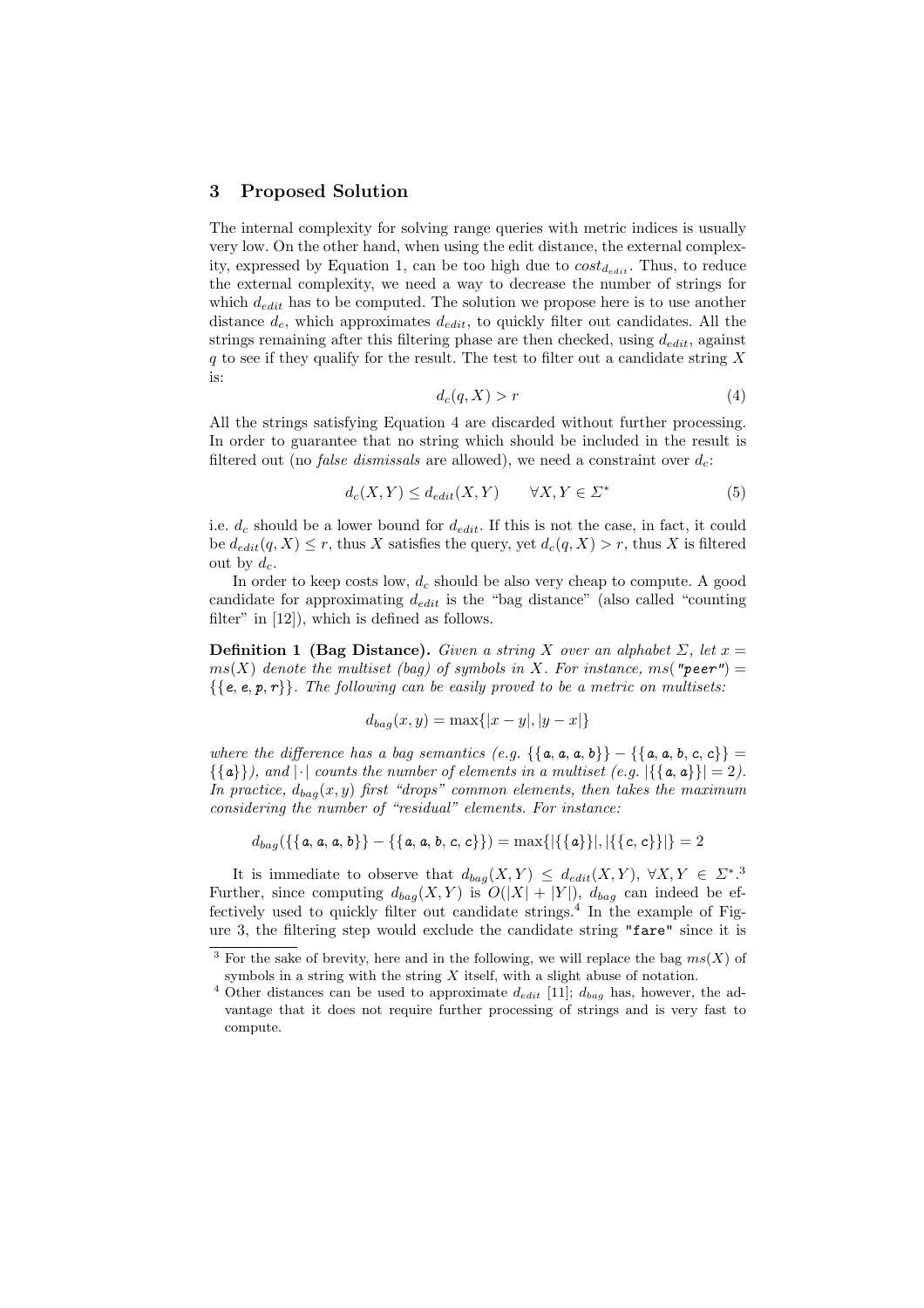$d_{bag}$ ("spire", "fare") = 3, whereas the string "paris" cannot be excluded since  $d_{bag}("spire", "paris") = 1$ . Thus,  $d_{edit}("spire", "paris") = 4$  has to be computed to exclude the string from the result. The external complexity now is  $4 \cdot cost_{d_{bag}} + 3 \cdot cost_{d_{edit}}.$ 

#### **3.1 How Much Do we Save?**

In order to compute the reduction in the external complexity obtained by using  $d_{baq}$ , we need to know the probability that the filter condition of Equation 4 succeeds for a string X. To this end, we use the *distance distribution* of objects, which has been profitably adopted several times to predict performance of metric structures [10, 16, 7, 17]. Formally, for a generic distance d over a domain  $\mathcal{U}$ , we denote with  $F_{\mathbf{d}}(\cdot)$  the distance distribution of d, that is:

$$
F_{\mathbf{d}}(x) = \Pr\{d(\mathbf{O_i}, \mathbf{O_j}) \le x\} = \Pr\{\mathbf{d} \le x\} \qquad x \in [0, d^+]
$$

where  $O_i$  and  $O_j$  are randomly chosen objects of  $\mathcal{U}, d^+$  is a finite upper bound on distance values, and  $\mathbf{d} = d(\mathbf{O_i}, \mathbf{O_j})$  is a random variable with distribution  $F_{\mathbf{d}}(\cdot)$ . Figure 4 shows two sample distance distributions. Of course, since  $d_{baq}(X, Y) \leq$  $d_{edit}(X, Y), \forall X, Y \in \Sigma^*,$  it is also  $F_{\bf d_{bag}}(x) \geq F_{\bf d_{edit}}(x), \forall x \in [0, d^+]$ .



**Fig. 4.** Distance distributions for  $d_{bag}$  and  $d_{edit}$ .

The probability that a random string **X** is not filtered away by  $d_{bag}$  can be, therefore, computed as:

$$
\Pr\left\{d_{bag}(q, \mathbf{X}) \le r\right\} = F_{\mathbf{d}_{\mathbf{bag}}}(r) \tag{6}
$$

We are now ready to compute the overall cost for solving a query. For each candidate string X,  $d_{bag}(q, X)$  has to be computed, with a cost of  $cost_{d_{bag}}$ . Only if the test of Equation 4 fails, which happens with probability given by Equation 6,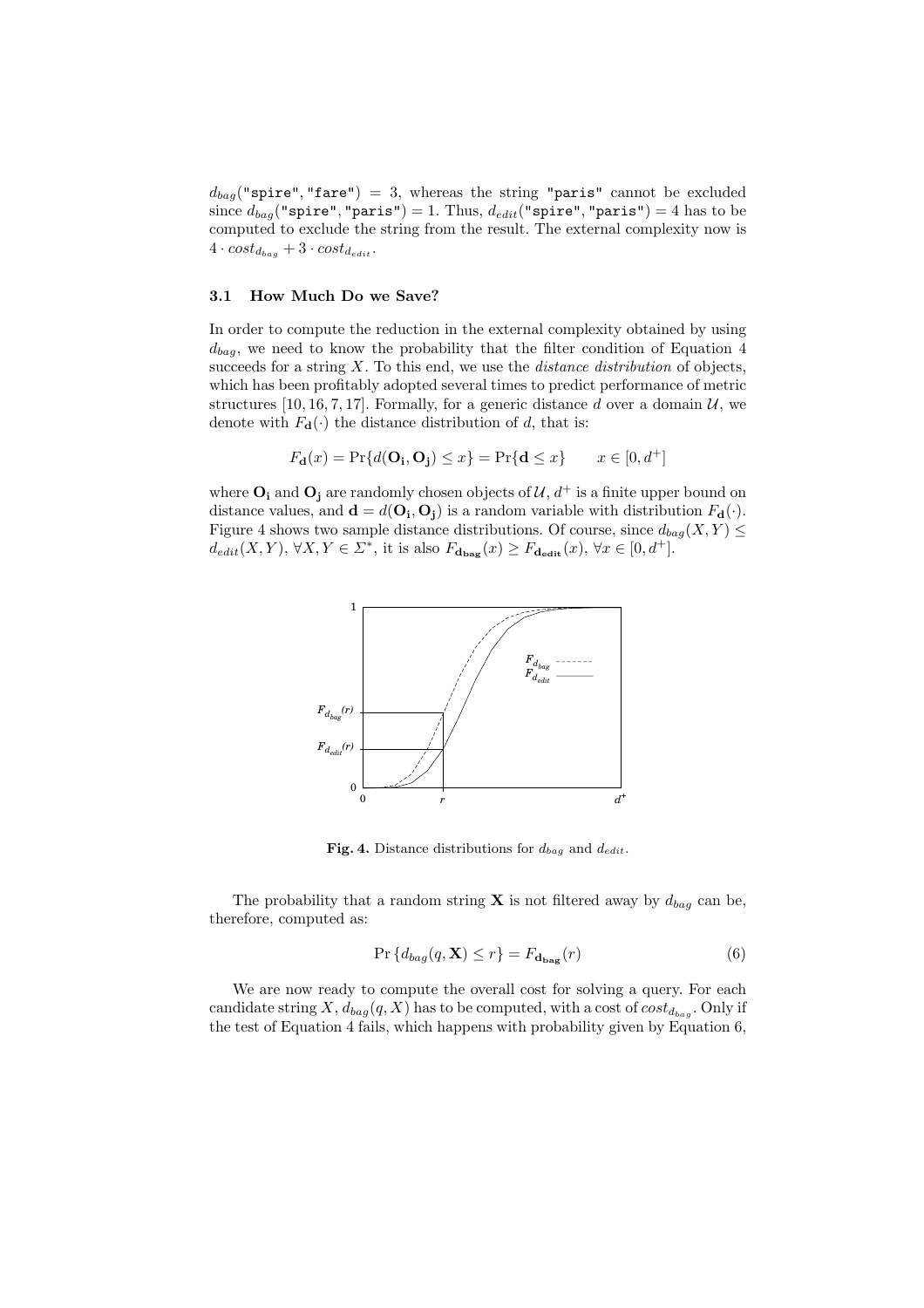we have to compute  $d_{edit}(q, X)$ , paying  $cost_{d_{edit}}$ . The overall external complexity is therefore given as:

$$
\alpha(r) \cdot N \cdot cost_{d_{bag}} + F_{\mathbf{d_{bag}}}(r) \cdot \alpha(r) \cdot N \cdot cost_{d_{edit}} \tag{7}
$$

Comparing Equation 7 with Equation 1, we obtain a saving in search time whenever it is:

$$
\alpha(r) \cdot N\left(\cos t_{d_{bag}} + F_{\mathbf{d_{bag}}}(r) \cdot \cos t_{d_{edit}}\right) \leq \alpha(r) \cdot N \cdot \cos t_{d_{edit}}
$$

that is when:

$$
F_{\mathbf{d}_{\mathbf{bag}}}(r) \le 1 - \frac{\cos t_{d_{bag}}}{\cos t_{d_{edit}}}
$$
\n
$$
\tag{8}
$$

The saving  $S$  in search time can be computed as:

$$
S \approx \frac{\alpha(r) \cdot N \cdot cost_{d_{edit}} - (\alpha(r) \cdot N \cdot cost_{d_{bag}} + F_{d_{bag}}(r) \cdot \alpha(r) \cdot N \cdot cost_{d_{edit}})}{\alpha(r) \cdot N \cdot cost_{d_{edit}}} =
$$

$$
= 1 - F_{d_{bag}}(r) - \frac{cost_{d_{bag}}}{cost_{d_{edit}}} \tag{9}
$$

where the approximation is due to the fact that, in Equation 9, the internal complexity is ignored.<sup>5</sup> Finally, if  $F_{\bf d_{\bf b}}$  is invertible, we can obtain the maximum search radius  $r_{max}$  for which it is convenient to use  $d_{ba}$ :

$$
r_{max} = F_{\mathbf{d}_{\mathbf{bag}}}^{-1} \left( 1 - \frac{\cos t_{d_{\mathbf{bag}}}}{\cos t_{d_{\mathbf{c}}}} \right) \tag{10}
$$

#### **3.2 Generalizing the Approach**

In the previous Section we showed how we can reduce the external complexity for solving a query by filtering out objects using an approximate distance. In line of principle, nothing would prevent to use not only a single distance, but several ones. However, one should consider the fact that each filtering step requires the computation of some distances. As an example, consider the case where two approximate distances,  $d_{c_1}$  and  $d_{c_2}$ , are present, with  $d_{c_1}(X, Y) \leq d_{c_2}(X, Y) \leq$  $d_{edit}(X, Y)$ . We can first use  $d_{c_1}$  to prune out some candidate strings, and then use  $d_{c_2}$  to discard some of the remaining ones. Finally,  $d_{edit}(q, X)$  is computed for strings not filtered out by the second step. The external complexity for this solution can be computed as (see Figure 5):

$$
\alpha(r) \cdot N\left(\cos t_{d_{c_1}} + F_{d_{c_1}}(r) \cdot \cos t_{d_{c_2}} + F_{d_{c_2}}(r) \cdot \cos t_{d_{edit}}\right) \tag{11}
$$

Now, one can compare the cost obtained from Equation 11 with that given by Equation 7 (by replacing  $d_{bag}$  with either  $d_{c_1}$  or  $d_{c_2}$ ) to choose whether it is convenient to use both distances or only one of them. Of course, it can be expected that  $cost_{d_{c_1}} < cost_{d_{c_2}}$ , since  $d_{c_2}$  is a better approximation of  $d_{edit}$ .

 $^{\rm 5}$  We will experimentally validate this assumption in Section 4.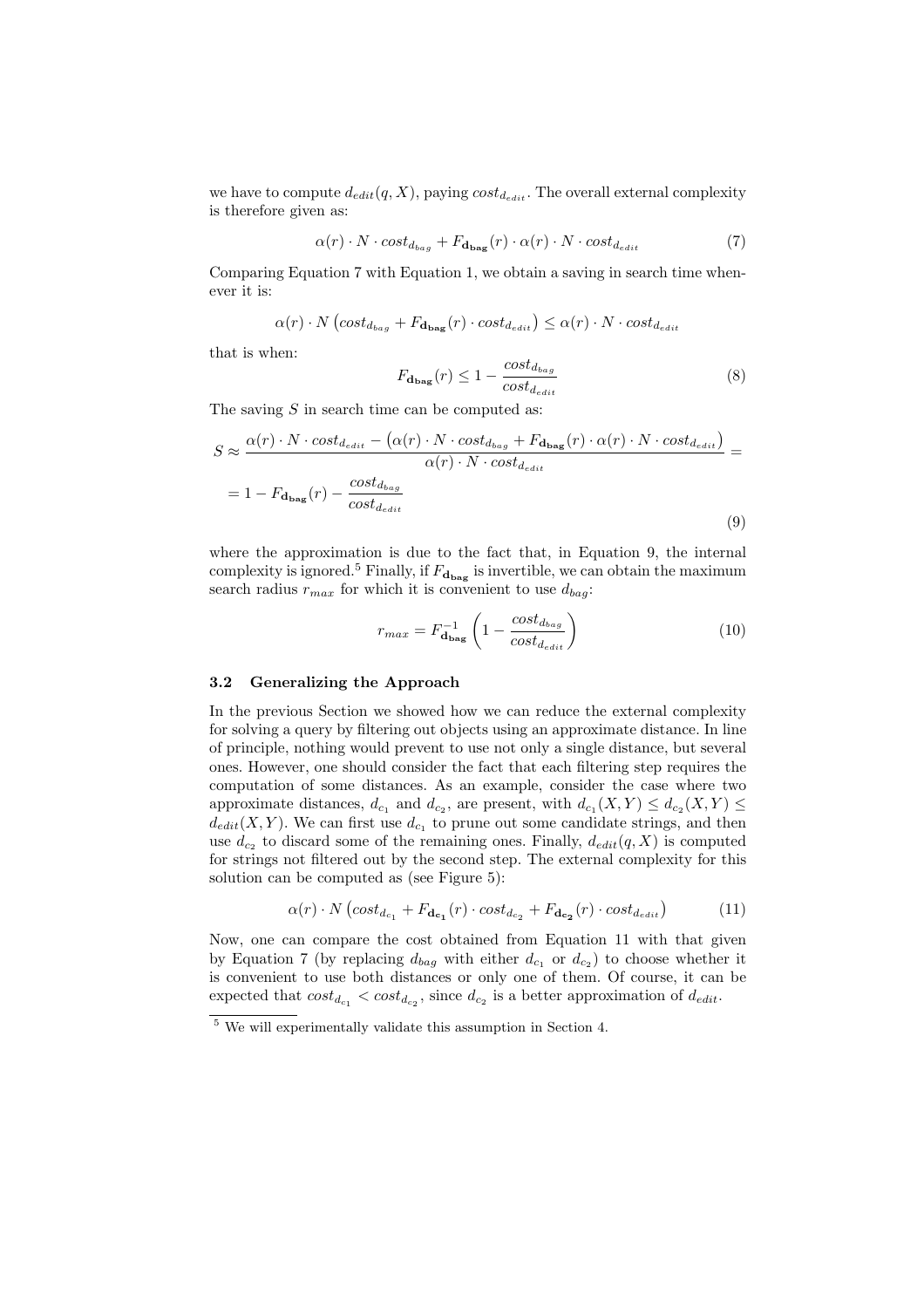

**Fig. 5.** Distance distributions for  $d_{c_1}$ ,  $d_{c_2}$ , and *edit*.

It is now easy to generalize the above discussion to the case where  $m$  distances,  $d_{c_1}, \ldots, d_{c_m}$ , each lower-bounding  $d_{edit}$ , are present. Possible relations existing among the  $d_{c_i}$ s allow for a variety of scenarios:

**−** If it is  $d_{c_i}(X, Y) \leq d_{c_{i+1}}(X, Y)$  ( $i = 1, \ldots, m-1$ ), then each distance can be used to filter out a fraction of candidate objects. Equation 11 can be easily extended to deal with m different distances, obtaining:

$$
\alpha(r) \cdot N\left(\cos t_{d_{c_1}} + F_{d_{c_1}}(r) \cdot \cos t_{d_{c_2}} + \ldots + F_{d_{c_m}}(r) \cdot \cos t_{d_{edit}}\right) \tag{12}
$$

- $-$  A second scenario is obtained whenever it is  $d_{c_i}(X, Y) \leq d_{c_{i+1}}(X, Y)$ , yet  $d_{c_{i+1}}(X, Y)$  can be incrementally obtained from  $d_{c_i}(X, Y)$ . As an example, this is the case we get considering the bag distance as computed only on the first *i* symbols of the  $\Sigma$  alphabet: This can be easily obtained starting from the distance computed considering only the first  $i-1$  symbols. Of course, in computing  $cost_{d_{c_{i+1}}}$ , we should not take into account the cost already payed for computing  $cost_{d_{c_i}}$ .
- The more general case is obtained when it is  $d_{c_i}(X, Y) \leq d_{edit}(X, Y)$ , yet  $d_{c_i}(X, Y) \nleq d_{c_i}(X, Y), i \neq j$ . In this case, the external complexity can still be computed from Equation 12, but now an important optimization issue regards the order in which the m distances should be considered.

It has to be noted that, even if in this paper we only use  $d_{bag}$  to approximate the edit distance, *any* function that lower bounds  $d_{edit}$  can do the job, since it is not required that  $d_c$  is a metric, but only that Equation 5 holds.

## **4Experimental Results**

In this Section we experimentally evaluate the solution proposed in Section 3. To this purpose, we provide results obtained from the following *real* data sets: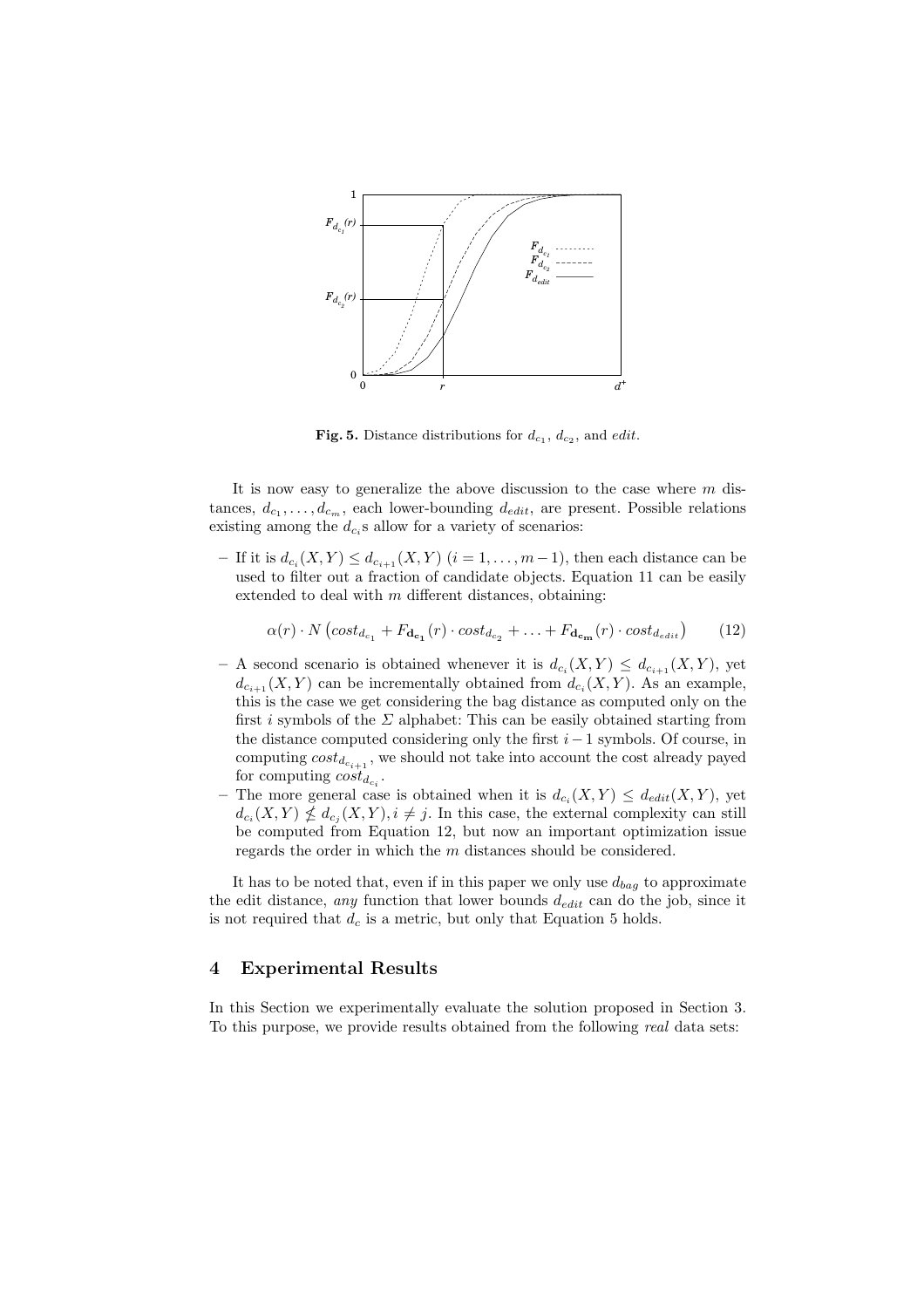BibleWords: This data set consists of all the 12,569 distinct words occurring in the English King James version of the Holy Bible (as provided by [1]).

BibleLines: The 74,645 variable-length lines of the Holy Bible.

BibleLines20: We took the Holy Bible and segmented it into lines of length 20, which resulted in a total of 161,212 lines.

For each data set, we used a sample of the data (approximately 1% of the whole data set in size) as query objects and built the tree using the remaining strings. In order to predict the time saving when using  $d_{baq}$ , in Figure 6 distance distributions for the three data sets are shown, whereas Table 1 presents the average time needed to compute  $d_{baq}$  and  $d_{edit}$  for the three data sets.



**Fig. 6.** Distributions of  $d_{edit}$  and  $d_{bag}$  for the BibleWords (a), BibleLines20 (b), and BibleLines (c) data sets.

| Data set                                                                    | $\left[\cosh t_{\text{diag}}(s)\right] \; \cos t_{\text{d}_{\text{edit}}} \; (s)$ |
|-----------------------------------------------------------------------------|-----------------------------------------------------------------------------------|
| BibleWords $7.78 \times 10^{-6}$ $26.1 \times 10^{-6}$                      |                                                                                   |
| BibleLines20 17.7 $\times$ 10 <sup>-6</sup> 231.6 $\times$ 10 <sup>-6</sup> |                                                                                   |
| BibleLines $ 66.1 \times 10^{-6}  1300 \times 10^{-6}$                      |                                                                                   |

**Table 1.** Distance computation times for data sets used in the experiments.

We ran all the experiments on a Linux PC with a Pentium III 450 MHz processor, 256 MB of main memory, and a 9 GB disk. The node size of the Mtree was set to 8 Kbytes. In Figure 7, we show average search times for solving a range query as a function of the query radius  $r$ . The graphs indeed demonstrate that search times rapidly increase for long strings (see Figures  $(7)$  (b) and  $(c)$ ), but also that, for a sufficiently wide interval of query radius values, the use of an approximate distance is very effective in reducing search costs. In particular, for the BibleLines data set, when  $r = 10$  (0.1% of the data set is retrieved), the average search time when  $d_{bag}$  is not used is 64 seconds, which obviously makes this solution unaffordable, whereas the cost can be reduced to less than 8 seconds by using  $d_{bag}$ .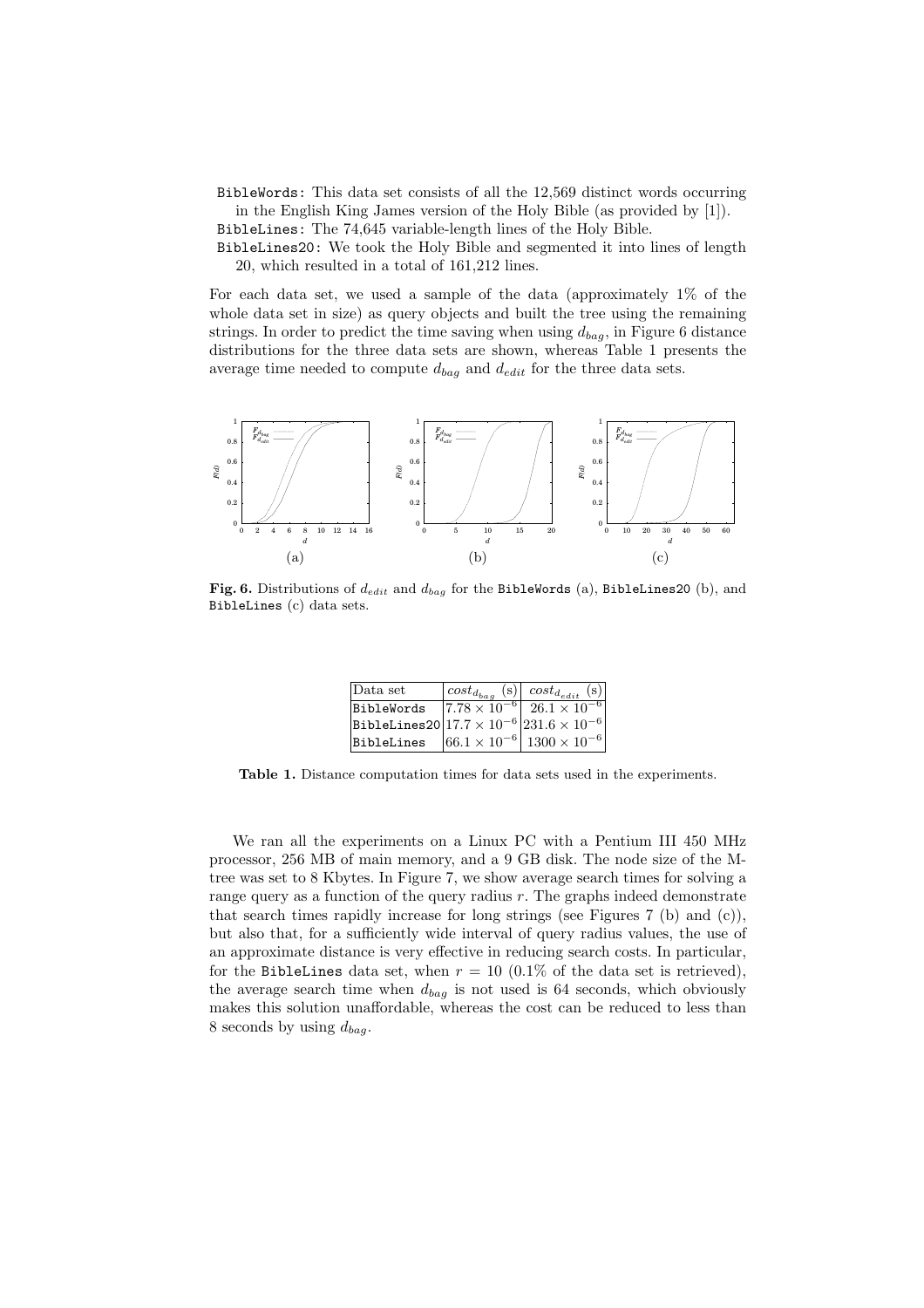

Fig. 7. Search times when  $d_{bag}$  is used or not for the BibleWords (a), BibleLines20 (b), and BibleLines (c) data sets.

In Figure 8 we compare the saving in search time obtained through the experiments with the value predicted using Equation 9. As the graphs show, the actual searching performance can be very well estimated. The accuracy of Equation 9 is only slightly reduced for low values of the query radius, i.e. when the internal complexity for searching in the M-tree cannot be neglected wrt the external complexity. In Figure 8 the maximum search radius for which is convenient to use  $d_{baq}$ , obtained through Equation 10, is also shown. In particular, using values for distance computation times in Table 1 and the corresponding distance distributions (Figure 6), we obtain:

$$
- r_{max}(\text{BibleWords}) = F_{\text{d}_{\text{bag}}}^{-1} (1 - 7.78/26.1) \approx F_{\text{d}_{\text{bag}}}^{-1} (0.703) \approx 6,
$$
  
- 
$$
r_{max}(\text{BibleLines20}) = F_{\text{d}_{\text{bag}}}^{-1} (1 - 17.7/232) \approx F_{\text{d}_{\text{bag}}}^{-1} (0.924) \approx 11,
$$
and  
- 
$$
r_{max}(\text{BibleLines}) = F_{\text{d}_{\text{bag}}}^{-1} (1 - 66.1/1300) \approx F_{\text{d}_{\text{bag}}}^{-1} (0.949) \approx 39.
$$



**Fig. 8.** Real and predicted time saving for the BibleWords (a), BibleLines20 (b), and BibleLines (c) data sets. Also shown are the  $r_{max}$  values which limit the usefulness of using  $d_{bag}$ .

The graphs indeed demonstrate the accuracy of Equation 10 that can, therefore, be used to reliably predict whether, for a given query, it is worth using an approximate distance or not. The values of  $r_{max}$  are high enough to allow efficient search performance over a wide interval of values of the query radius.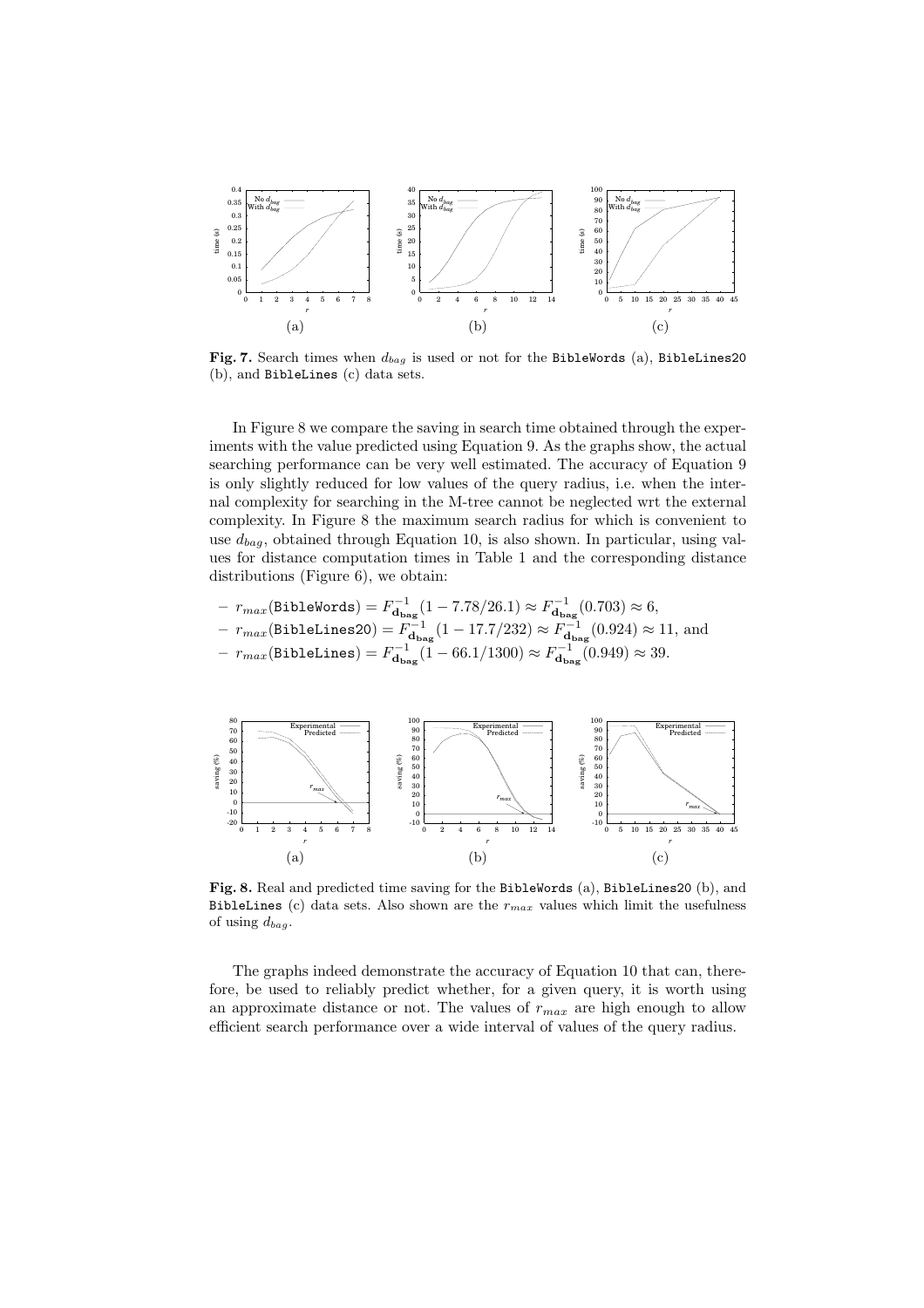It is also worth noting that even if, for the BibleLines20 and the BibleLines data sets,  $d_{edit}$  is not very well approximated by  $d_{bag}$  (see Figure 6), we can still obtain significant performance improvements (see Figure 8). This is due to the fact that, in such cases,  $d_{bag}$  is very cheap to compute compared to  $d_{edit}$ , because of the increased strings length (see Table 1), and this indeed allows to reduce search times, as also demonstrated by Equation 9.

### **5 Conclusions**

In this paper we considered the problem of searching in a string database for those strings which are similar, according to the *edit distance*, to a given one. Metric trees, as the M-tree [9], can be used to efficiently reduce the time needed to solve such queries. However, metric trees do not always succeed in consistently reducing the number of strings that have to be directly compared to the query, a fact that can indeed abate search performance, particularly when long strings are used. To solve this problem we proposed the use of the approximate and cheap *bag distance*, to quickly get rid of irrelevant strings. We also used the distribution of distances to predict the effectiveness of this pre-filtering step, showing how the saving in search times can be analytically computed, thus one can decide in advance if it is worth to use an approximate distance. Experimental results with large real data sets demonstrate that our approach achieves savings up to 90% with respect to the case when the approximate distance is not used, and that analytical predictions are very accurate.

Even if in this paper we concentrated on the M-tree, our solution and results apply to any other metric index, e.g. the recent Slim-tree [17] or the main memory structures considered in [2]. Moreover, we would also point out that our approach allows different functions to be used for approximating the edit distance, since we only require the former to lower bound the latter. Together, these two facts indeed broaden the applicability of our approach.

An issue not covered in this work is that of *local string alignment*, where the longest common substrings between a query and a database string are searched [11]. Since, however, such problem can be reduced to that of string matching, we believe that the use of a cheap function to approximate the edit distance can be effective also in this case. We leave this research topic as future work.

Finally, we would like to point out that in this paper we did not consider other techniques that are commonly used to reduce the complexity of the online problem, e.g. cutoff heuristics that can reduce the complexity of computing the edit distance to  $O(r \cdot |X|)$  [18], where r is the query radius and |X| is the length of a string in the data set. We plan to investigate in the future how such techniques can be embedded in our approach to further improve its efficiency. Moreover, we also plan to compare our approach with other state-of-the-art main memory solutions [13].

#### **References**

1. Project Gutenberg official home site. http://www.gutenberg.net/.